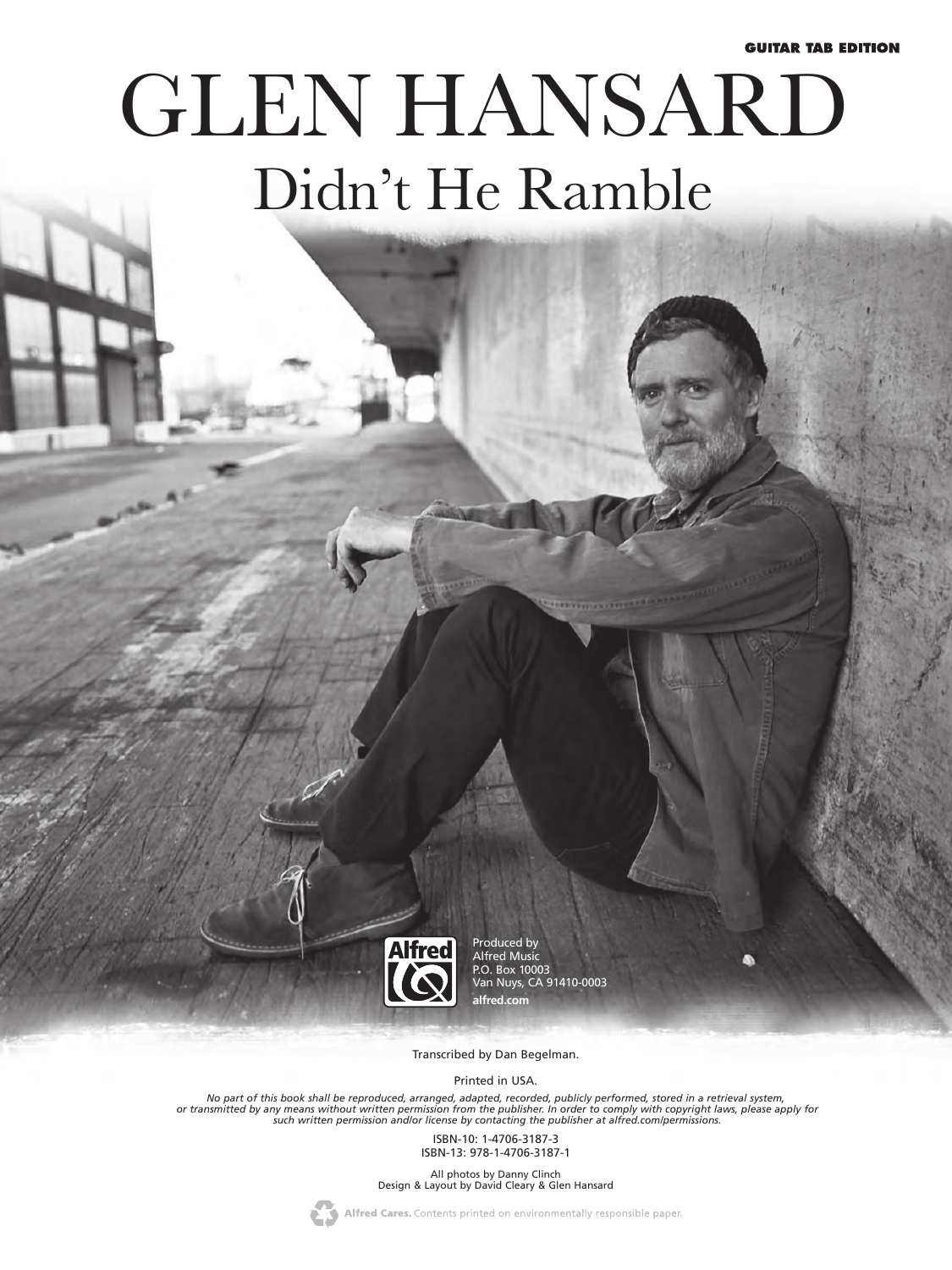# **Contents**

Grace Beneath the Pines **14** Wedding Ring **17** Winning Streak **20** Her Mercy **25** McCormack's Wall **28** Lowly Deserter **32** Paying My Way **34** My Little Ruin **38** Just to Be the One **42** Stay the Road **45**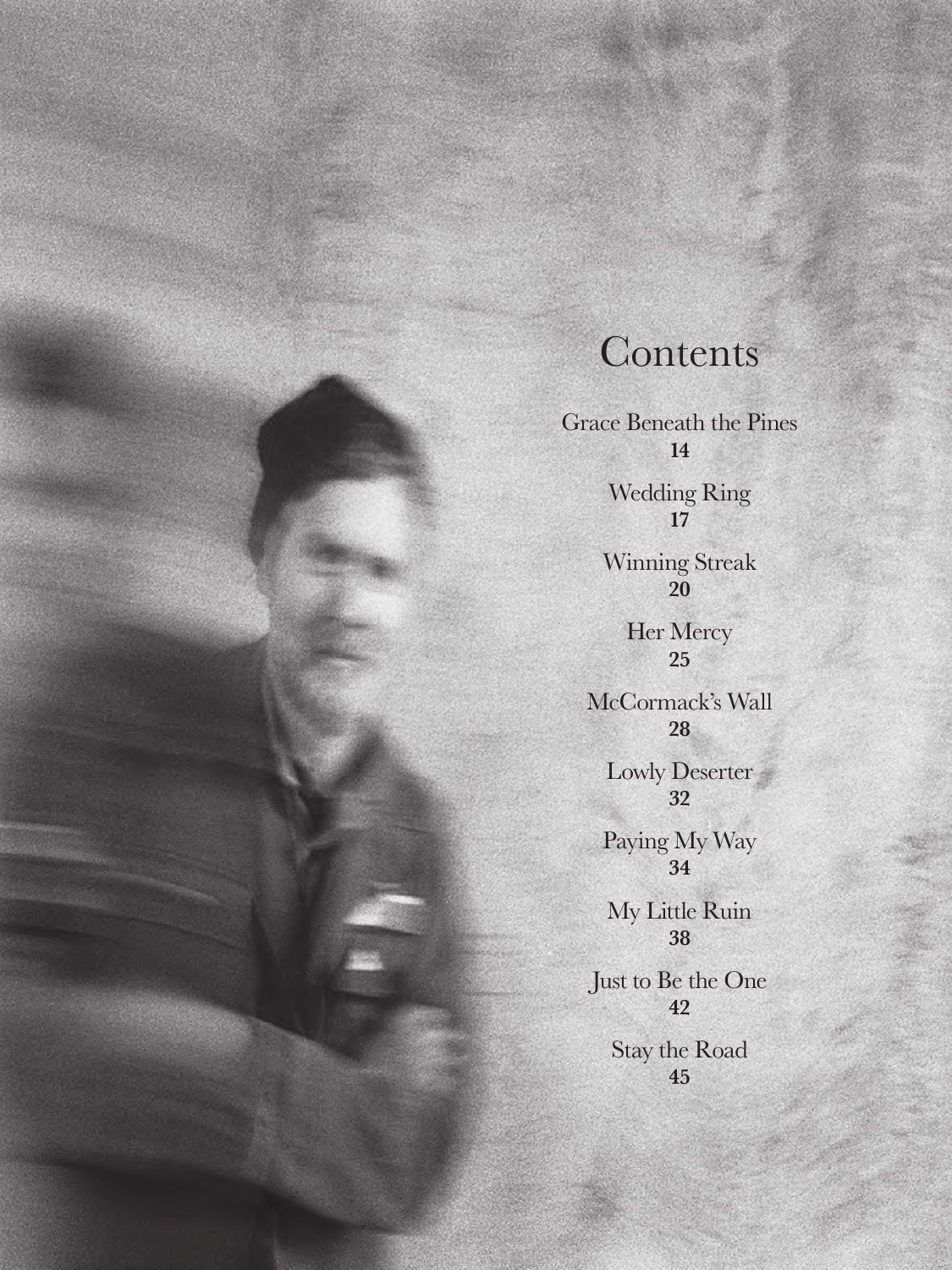## **GRACE BENEATH THE PINES**



Grace Beneath the Pines - 3 - 1

© 2015 PLATEAU RECORDS LIMITED All Rights Administered by WB MUSIC CORP. Exclusive Worldwide Print Rights Administered by ALFRED MUSIC All Rights Reserved